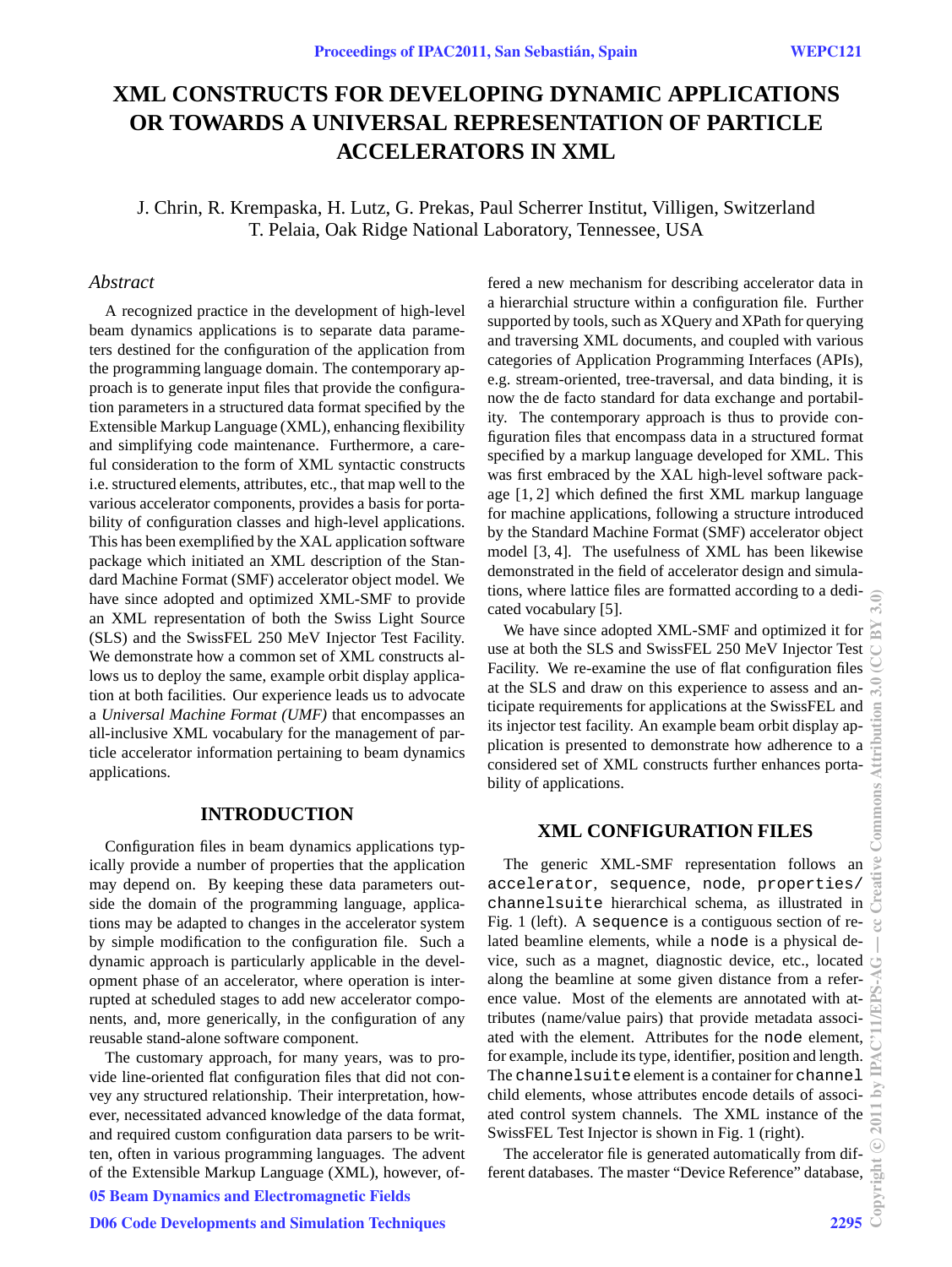

Figure 1: A hierarchical representation of a particle accelerator with associated XML elements (left), accompanied by a partial instance for the SwissFEL Test Injector (right).

for a given accelerator, contains a complete inventory of the hardware components, reflecting the topology of the accelerator. It does not, as such, map directly to the XML-SMF structure, nor does it contain information on associated control system parameters. Information on the latter resides in a separate database. The adoption of the "device", "properties" paradigm for naming the EPICS-based control system channels, however, enables hardware nodes, i.e. "devices", listed in the "Device Reference" database, to be associated with their respective suite of control channels. A snippet of the generated SwissFEL Test Injector XML accelerator file is listed in Table 1.

The XML accelerator file is intended as the principal configuration file for machine applications. While the necessary information required to produce an inclusive XML file for applications is yet to be fully realized, already the incorporation of data for a modest set of nodes, specifically magnets, radio-frequency cavities, beam position monitors, screens and cameras, is sufficient to provide for a broad spectrum of applications. To simplify integration of data from the XML file into our mainly MATLAB and Qt application environments, helper classes that utilize the eventdriven SAX API have been provided. Ultimately our aim is to expand their functionality and house them in a separate parser library.

A further usage of the XML accelerator file is as a data source for the extraction of related data sets, *i.e.* nodes of the same type, to form device collections that may be referenced in a control systems interface as a single logical software entity. In the example to follow, interaction with

## Table 1: An XML View of the SwissFEL Test Injector

```
<xdxf system="SwissFEL" ver="R30">
  <sequence id="FIND1">
     <node type="MCRX" id="FIND1-MCRX10"
           pos="0.166" len= "0.005">
        <properties> ... </properties>
        <channelsuite name="magnetsuite">
          <channel handle="I-SET"
                   signal="FIND1-MCRX10:I-SET"
                   settable="true" / >
          <channel handle="I-READ"
                   signal="FIND1-MCRX10:I-READ"
                   settable="false" / >
        \langle/channelsuite>
     \langle/node>
     <node type="DBPM" id="FIND1-DBPM10"
           pos="0.437" len= "0.073">
        <properties> ... </properties>
        <channelsuite name="dbpmsuite">
          <channel handle="X"
                   signal="FIND1-DBPM10:X"settable="false" / >
          <channel handle="Y"
                   signal="FIND1-DBPM10:Y"settable="false" / >
        \langle/channelsuite>
     \langle/node\rangle\langle/sequence>
\langle xdf \rangle
```
the EPICS-based controls system is accomplished through CAFE [6,7], an in-house  $C_{++}$  library that provides a multifaceted interface to the standard channel access client library. The API includes methods that can act on a group of channels, aggregated from pre-defined device collections and/or from individual channels; such interfaces allow several requests to be delivered efficiently with a single method invocation. Since CAFE provides its own XML schema for defining collections, a dedicated parser, constructed from the QtXMLPatterns library, traverses the accelerator XML file to pluck out information from nodes of a given type, and transforms the selected data into the CAFE collection XML schema. The parser is executed from the command line with output piped into an XML file that defines the collections and their members:

#### xmlfilter  $Node_1 Node_2 Node_n > CAFECollections.xml$ .

The extraction of data from the accelerator file to automatically produce CAFE collection XML files alleviates the need for their manual instrumentation and renders a separate schema validation mechanism less important. The pre-defined collections are loaded from the XML file on initializing CAFE and may be addressed by interfaces through their identifier.

**05 Beam Dynamics and Electromagnetic Fields D06 Code Developments and Simulation Techniques**